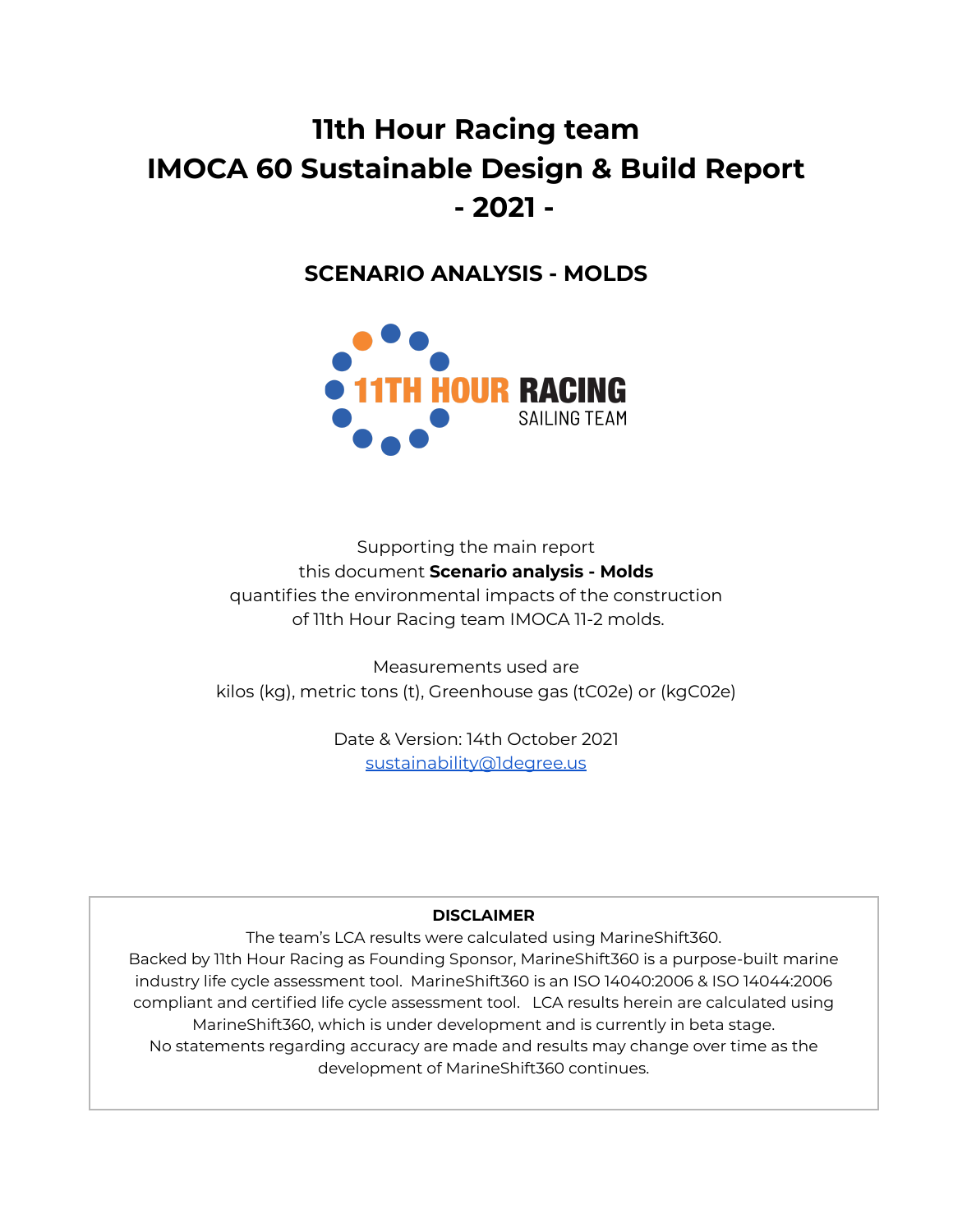### **Objective**

**Inventory**

The following study concerns the assessment of the environmental impacts of 11-2's hull and deck moulds built in 2019 in Spain using the Life Cycle Assessment (LCA) approach. The objectives are defined as follow :

- Evaluate the potential environmental impacts of an IMOCA60 hull and deck moulds.
- Identify the improvement tracks and evaluate the potential environmental gains.

## **Scope of the study**

Includes the raw materials, manufacture process and the transport of the plugs and molds, it does not include the manufacture and assembly of 11-2 which is compiled in the LCA-2 (11-2).



#### *Figure : System boundaries 'cradle to grave ' Calculated with MarineShift360 beta software, June 2021*

Functional unit : The life cycle of an IMOCA60 hull and deck moulds built in Spain.



*Figure: Material inventory (in mass ratio)* **Results:**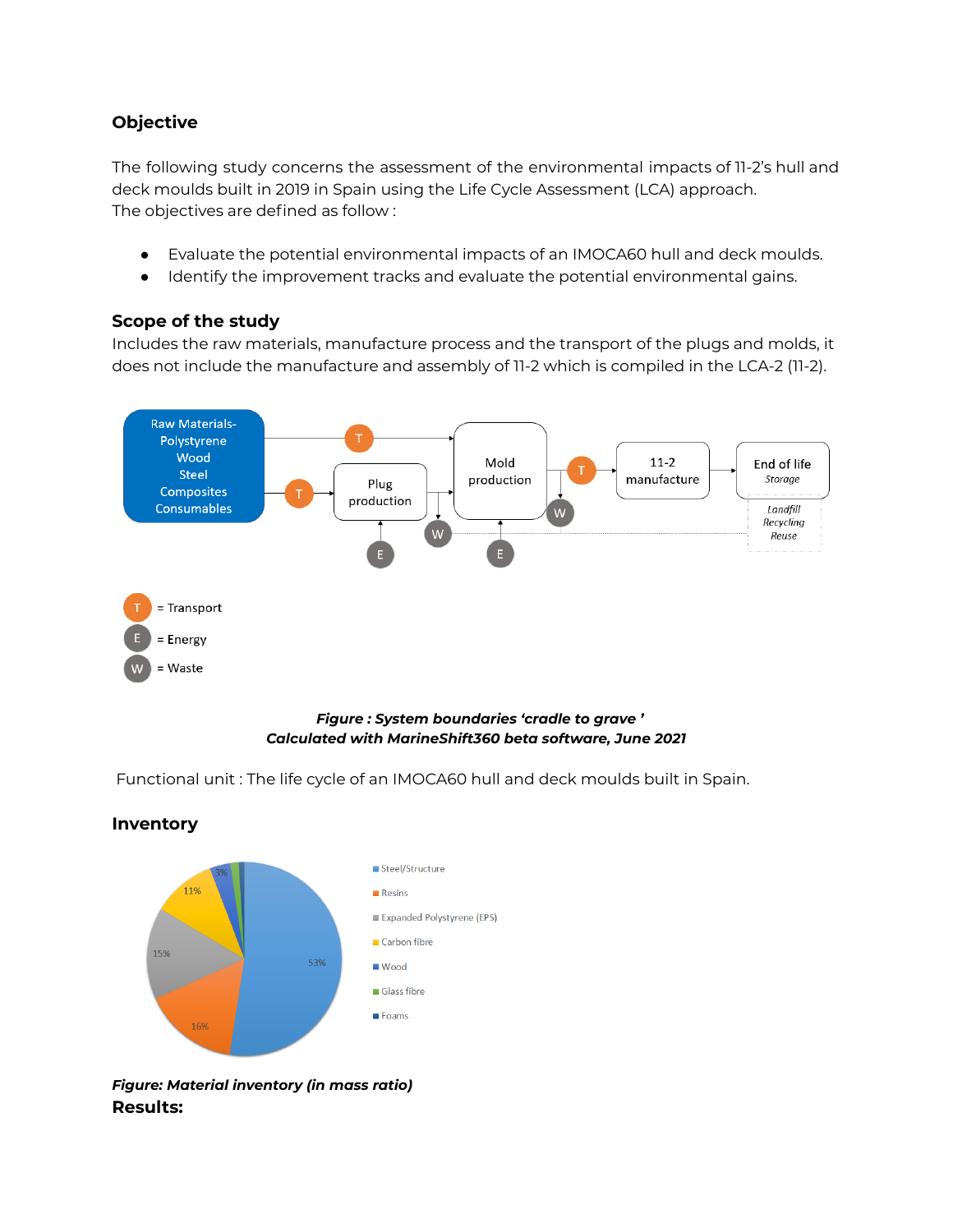

| <b>Global</b><br>Warming | Mineral Resource  <br><b>Scarcity</b> | <b>Energy</b> | Water          | <b>Marine</b><br>$\mid$ consumption $\mid$ consumption $\mid$ Eutrophication $\mid$ |
|--------------------------|---------------------------------------|---------------|----------------|-------------------------------------------------------------------------------------|
| tCO <sub>2e</sub>        | ka Cue                                | MJ.           | m <sub>3</sub> | ka Ne                                                                               |
| 171                      | 1,050                                 | 4,200,000     | 2,440          | 79                                                                                  |

*Table: Results of environmental impact indicators Calculated with MarineShift360 beta software, June 2021*



*Figure: Contribution of the life cycle stages Calculated with MarineShift360 beta software, June 2021*

**Conclusions**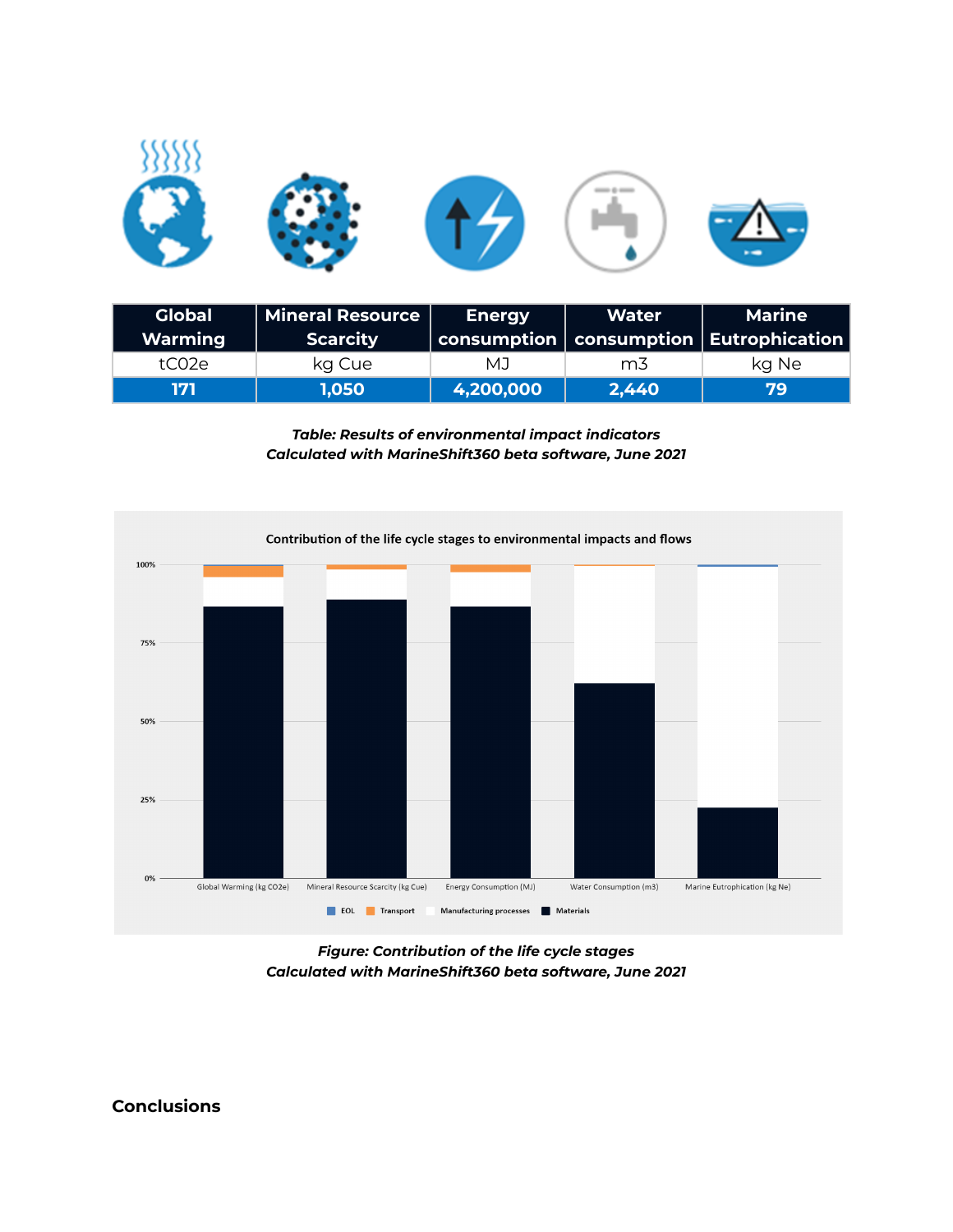The total emission of greenhouse gases **(171t CO2e)** is equivalent to **673,340kms** driven by an average passenger vehicle.

The energy consumed **(4.20M MJ)** is equivalent to 98 North American homes' energy use for one year.

The material's extraction and production stages contribute to more than 60% for the majority of the impact indicators. This is mainly due to the important amount of material produced from non-renewable resources (steel, carbon fibre, resins..) and their associated energy intensive processes.

The evaluation of the improvement tracks carried out showed that the reuse of steel structure and incorporation of recycled carbon fibre (RCF) in the system has the best environmental potential gain.

#### **Recommendations**

#### Avoid the use of male plugs

Removing male plugs from the build process would reduce waste by 3 tons and greenhouse gas emissions by 46tC02e (8% of the total GHG emissions).

#### Design & build for reuse

Considering the amount of different raw materials extracted, transported and manufactured for a single use part (molds are prototypes and oftenly used once), it seems obvious to take the "reuse" option more seriously if we are seeking to reduce the global footprint of an IMOCA ready to sail. (NB: 11-2's hull and deck moulds were reused immediately by IMOCA team Maître Coq, saving a total of 171t C02e)

#### Implement alternative materials

Certain sectors of the composite industry are already using rCF and/or flax as an alternative to virgin carbon fiber in moulds.

#### **Transport**

Transport of the components with a total weight of 7.5 metric tons, is discussed in the Scenario - Transport, and are responsible for 5.5 tC02e